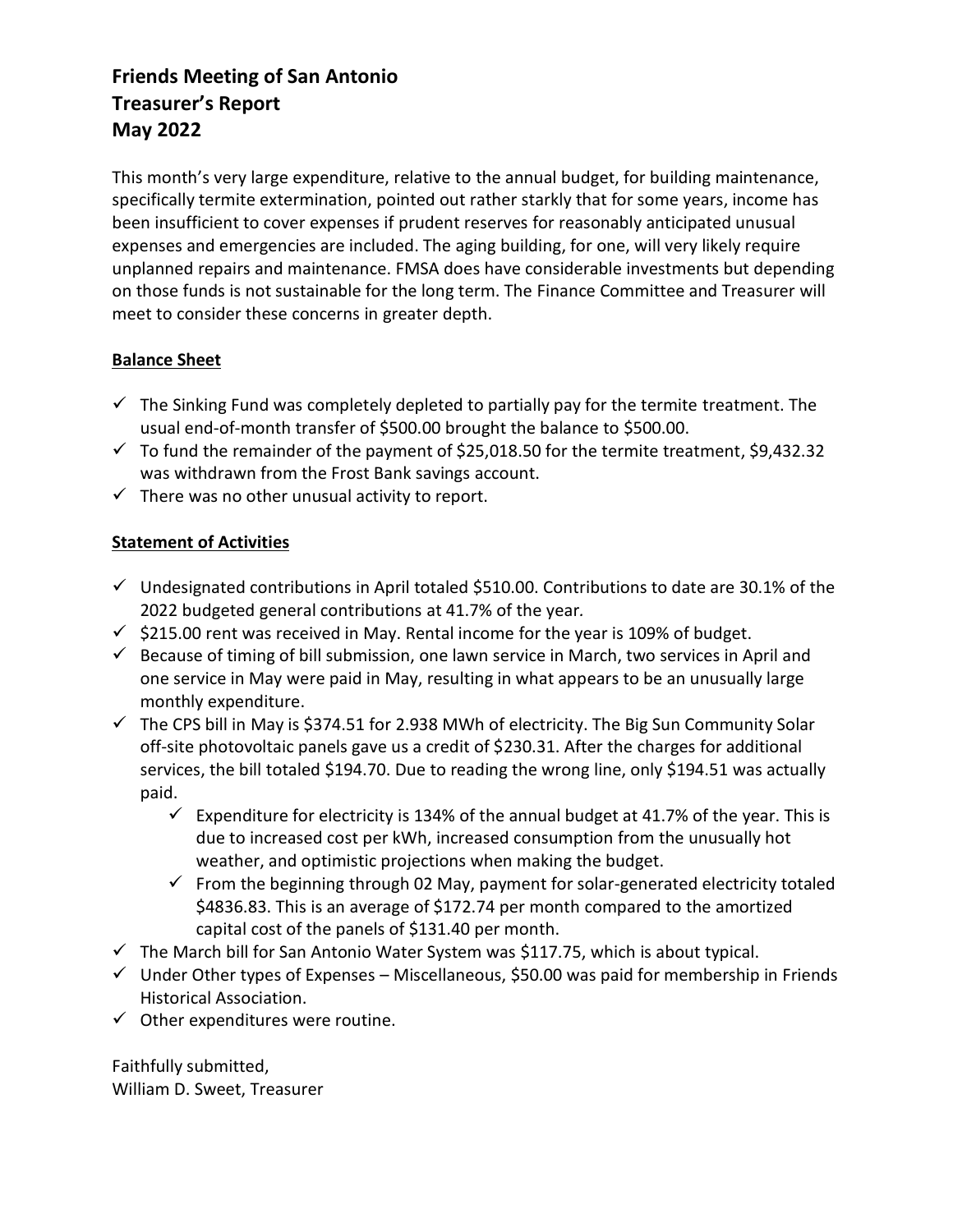# **FMSA Balance Sheet**

## **May 2022**

| <b>ASSETS</b>                                                                          |                         | 31-May-22    |                        | 30-Apr-22    |    | Difference =/- |  |
|----------------------------------------------------------------------------------------|-------------------------|--------------|------------------------|--------------|----|----------------|--|
|                                                                                        |                         |              |                        |              |    |                |  |
| <b>Current Assets</b>                                                                  |                         |              |                        |              |    |                |  |
| Checking/Savings                                                                       |                         |              |                        |              |    |                |  |
| 10000 · Frost Bank - Checking                                                          |                         |              |                        |              |    |                |  |
| 10010 - Cash Flow Reserve                                                              | \$                      | 6,000.16     | \$                     | 6,000.16     |    |                |  |
| 10020 - Operating Cash                                                                 | \$                      | 8,850.32     | \$                     | 10,731.76    |    |                |  |
| 10030 - Relief Fund                                                                    | \$                      | 11,095.00    | \$                     | 11,095.00    |    |                |  |
| 10040 - Sinking Fund                                                                   |                         | 500.00       | \$                     | 15,586.18    |    |                |  |
| 10050 - Immigrant Aid                                                                  | \$                      | 10,521.31    | \$                     | 10,521.31    |    |                |  |
| 10070 - General Maintenance                                                            | \$                      | 5,329.03     | \$                     | 5,329.03     |    |                |  |
| 10080 - Janet Southwood Hospitality Fund                                               | \$                      | 390.00       | \$                     | 390.00       |    |                |  |
| 10000 - Checking-Other                                                                 | \$                      |              | \$                     |              |    |                |  |
| Total 10000 · Frost Bank - Checking                                                    | \$                      | 42,685.82    | \$                     | 59,653.44    | \$ | (16, 967.62)   |  |
| 11000 · Frost Bank - Savings                                                           | \$                      | 14,867.11    | \$                     | 24,295.19    | \$ | (9,428.08)     |  |
| <b>Total Checking/Savings</b>                                                          | S                       | 57,552.93    | \$                     | 83,948.63    | \$ | (26, 395.70)   |  |
| <b>Other Current Assets</b>                                                            |                         |              |                        |              |    |                |  |
| 18000 · Friends Fiduciary Corporation                                                  |                         |              |                        |              |    |                |  |
| 18100 · FFC Quaker Growth & Income Fund                                                | \$                      | 631,846.41   | \$                     | 631,846.41   |    |                |  |
| 18200 · FFC Short-Term Investment Fund                                                 | \$                      | 54,459.97    | \$                     | 54,459.97    |    |                |  |
| Total 18000 · Friends Fiduciary Corporation                                            | $\sqrt[6]{\frac{1}{2}}$ | 686,306.38   | \$                     | 686,306.38   | \$ |                |  |
| <b>Total Other Current Assets</b>                                                      | \$                      | 686,306.38   | \$                     | 686,306.38   |    |                |  |
| <b>Total Current Assets</b>                                                            | \$                      | 743,859.31   | $\mathcal{S}$          | 770,255.01   |    |                |  |
| <b>Fixed Assets</b>                                                                    |                         |              |                        |              |    |                |  |
| 19000 - Fixed Assets                                                                   |                         |              |                        |              |    |                |  |
| 19100 - Buildings & Land                                                               | \$                      | 793,494.73   | \$                     | 793,494.73   |    |                |  |
| 19200 - Solar Panels w/Big Sun                                                         | \$                      | 36,266.40    | \$                     | 36,266.40    |    |                |  |
| 19300 - Assisted Listening/Zoom integration system<br>19990 - Accumulated Depreciation | \$                      | 7,786.48     | \$                     | 7,786.48     |    |                |  |
| 19991 - Solar Panels Depreciation                                                      | \$                      | 3,153.60     | \$                     | 3,153.60     |    |                |  |
| 19992 - Assisted Listening/Zoom Depreciation                                           | \$                      |              | \$                     |              |    |                |  |
| Total 19990 - Accumulated Depreciation                                                 | \$                      | 3,153.60     | Φ                      | 3,153.60     |    |                |  |
| Total 19000 - Fixed Assets                                                             | \$                      | 840,701.21   | S                      | 840,701.21   | \$ |                |  |
| <b>TOTAL ASSETS</b>                                                                    | S                       | 1,584,560.52 | \$                     | 1,610,956.22 | \$ | (26, 395.70)   |  |
| <b>LIABILITIES &amp; EQUITY</b>                                                        |                         |              |                        |              |    |                |  |
| Equity                                                                                 |                         |              |                        |              |    |                |  |
| 32000 · Unrestricted Net Assets                                                        | \$                      | 1,409,810.65 |                        | 1,409,810.65 | \$ |                |  |
| 45500 · Investment Inc/Dec                                                             | \$                      | 201,478.39   | \$                     | 201,478.39   | \$ |                |  |
| Net Income                                                                             | \$                      | (26, 728.52) | \$                     | (332.82)     | \$ | (26, 395.70)   |  |
| <b>Total Equity</b>                                                                    | \$                      | 1,584,560.52 | \$                     | 1,610,956.22 | \$ | (26, 395.70)   |  |
| <b>TOTAL LIABILITIES &amp; EQUITY</b>                                                  | $\boldsymbol{s}$        | 1,584,560.52 | $\boldsymbol{\hat{s}}$ | 1,610,956.22 | \$ | (26, 395.70)   |  |
|                                                                                        |                         |              |                        |              |    |                |  |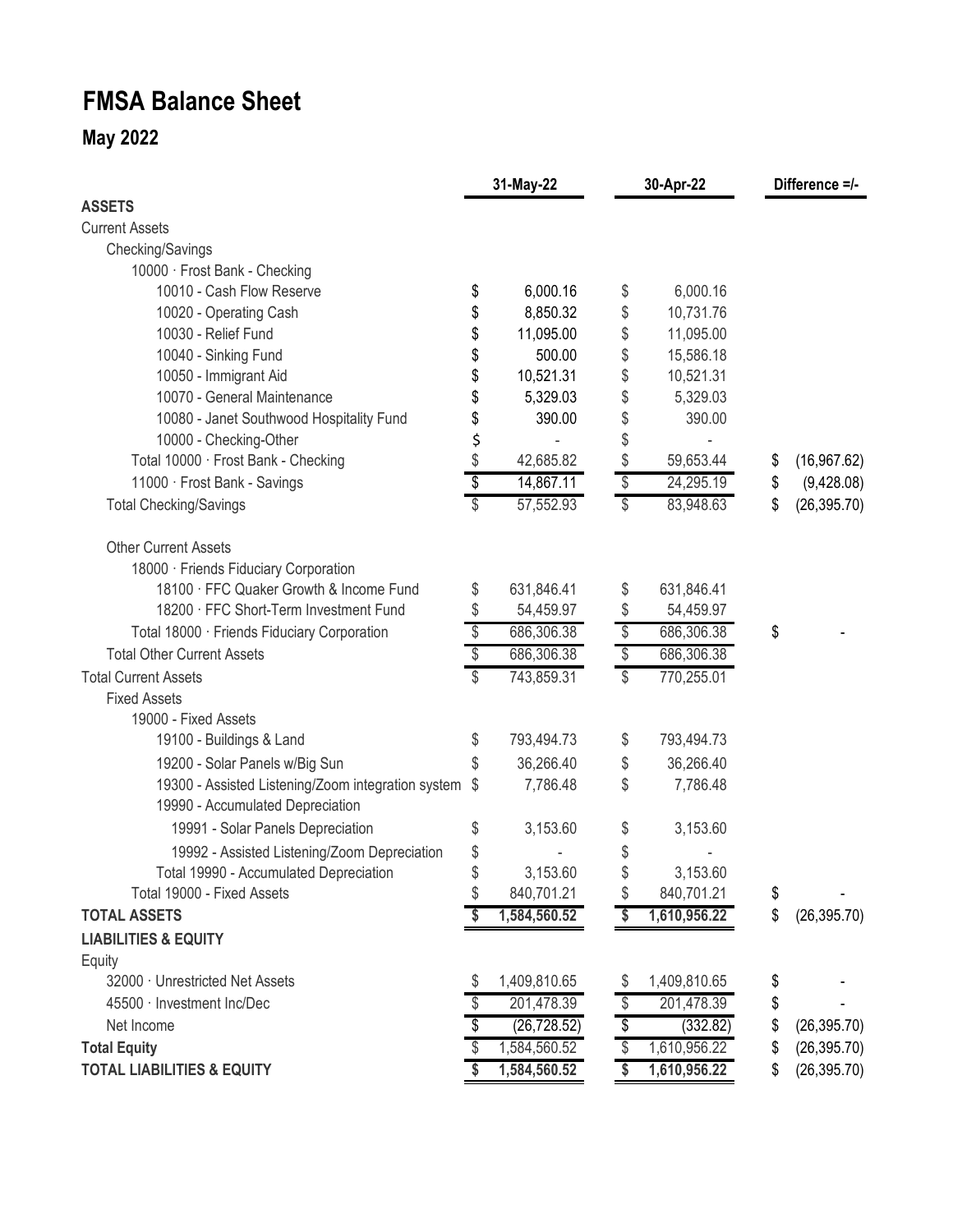# **FMSA Statement of Activities**

### **May 2022**

|                                        | <b>May 2022</b> |                | <b>2022 YTD</b> |           | 2022 Budget |           |
|----------------------------------------|-----------------|----------------|-----------------|-----------|-------------|-----------|
| <b>Ordinary Income/Expense</b>         |                 |                |                 |           |             |           |
| Income                                 |                 |                |                 |           |             |           |
| 43400 · Contributions                  |                 |                |                 |           |             |           |
| 43410 · General Contributions          | \$              | 510.00         | \$              | 9,122.51  | S.          | 30,305.00 |
| 43440 · Designated Contributions       |                 |                |                 |           |             |           |
| 43441 · General Maintenance            | \$              |                | \$              |           | \$          |           |
| 43442 · Immigrant Aid                  | \$              |                | \$              |           | \$          |           |
| 43443 · Meetinghouse                   | \$              |                | \$              |           | \$          |           |
| 43444 · RAICES Bond Fund               | \$              |                | \$              |           | \$          |           |
| 43445 · Miscellaneous                  | \$              |                | \$              | 314.00    | \$          |           |
| Total 43440 · Designated Contributions | \$              | $\overline{a}$ | \$              | 314.00    | \$          |           |
| Total 43400 · Contributions            | \$              | 510.00         | \$              | 9,436.51  | \$          | 30,305.00 |
| 45000 · Bank Interest                  | \$              | 4.24           | \$              | 11.24     | \$          | 20.00     |
| 46400 · Other Income                   |                 |                |                 |           |             |           |
| 46431 · Facilities Use                 | \$              | 215.00         | \$              | 1,090.00  | \$          | 1,000.00  |
| 46432 · Yard/Online Sales              | \$              |                | \$              |           | \$          |           |
| 46433 · Miscellaneous                  | \$              |                | \$              |           |             |           |
| 46434 - Festival                       | \$              |                | \$              |           |             |           |
| 46434.1 - Festival In-kind             | \$              |                | \$              |           | \$          |           |
| 46499 - In-kind                        | \$              | 149.86         | \$              | 296.84    | \$          |           |
| Total 46400 · Other Income             | \$              | 364.86         | \$              | 1,386.84  | \$          | 1,000.00  |
| <b>Total Income</b>                    | Ŝ               | 879.10         | \$              | 10,834.59 | \$          | 31,325.00 |
| <b>Expense</b>                         |                 |                |                 |           |             |           |
| 62100 · Ministry & Oversight           |                 |                |                 |           |             |           |
| 62110 · FJ/QL Subscriptions            | \$              |                | \$              |           | \$          | 50.00     |
| 62140 · Relief Fund                    | \$              |                | \$              |           |             |           |
| 62150 · Travel Fund                    | \$              |                | \$              |           | \$          | 150.00    |
| 62100 - M&O Other                      | \$              |                | \$              |           |             |           |
| 62199 - In-kind                        | \$              |                | \$              | 47.29     | \$          |           |
| Total 62100 · Ministry & Oversight     | \$              |                | \$              | 47.29     | \$          | 200.00    |
| 62500 · Religious Education            |                 |                |                 |           |             |           |
| 62510 · Childcare                      | \$              | 280.00         | \$              | 680.00    | \$          | 1,600.00  |
| 62520 · Library                        | \$              |                | \$              |           | \$          | 150.00    |
| 62525 - Materials & Activities         | \$              |                | \$              |           | \$          | 800.00    |
| 62530 · Supplies & Misc                | \$              |                | \$              |           |             |           |
| 62599 - In-kind                        | \$              |                | \$              | 21.43     |             |           |
| Total 62500 · Religious Education      | \$              | 280,00         | \$              | 701.43    | \$          | 2,550.00  |